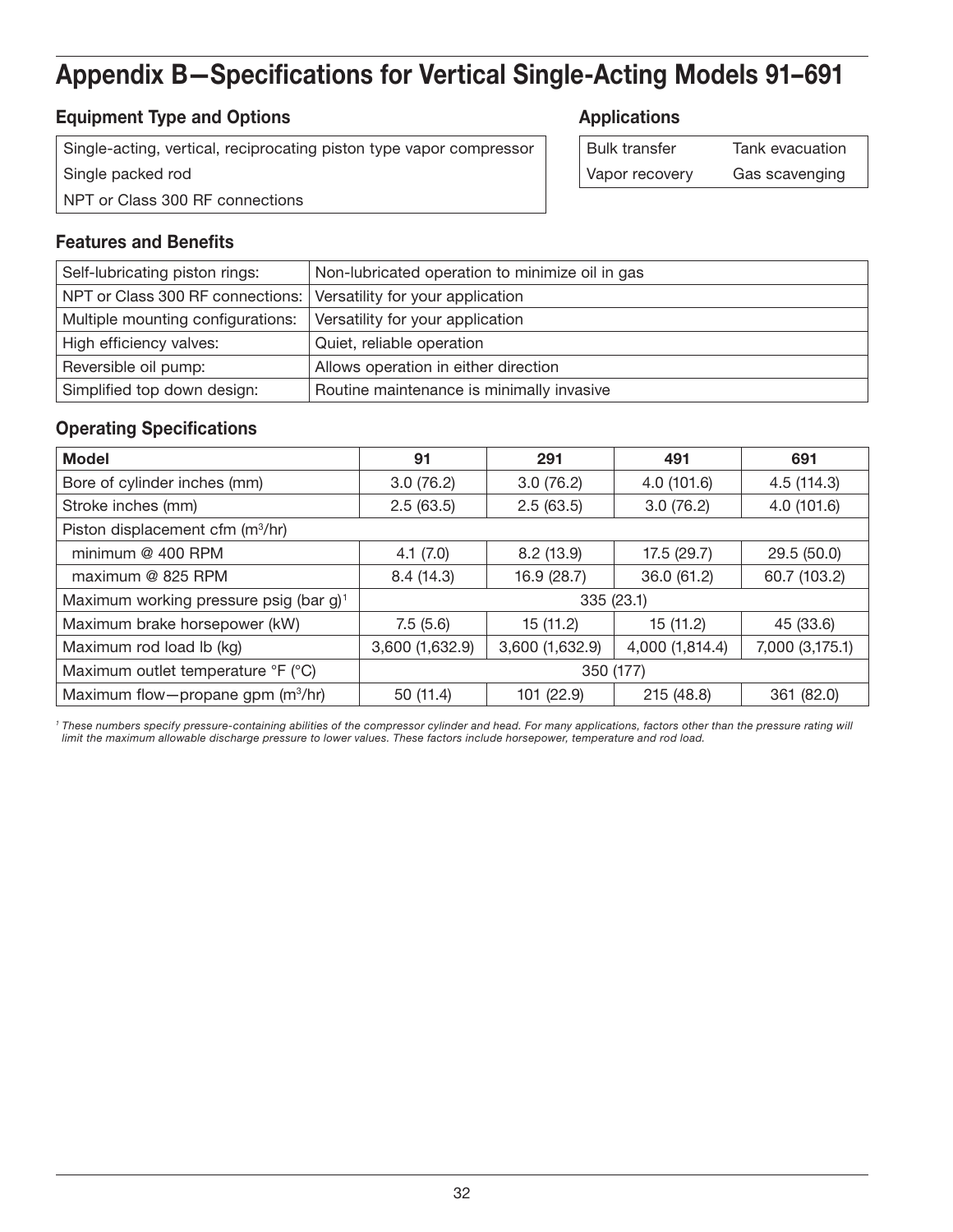# Appendix B—Specifications for Vertical Single-Acting Models 91–691

## Material Specifications

| Part                                                 | <b>Model</b> | <b>Standard Material</b>                  |
|------------------------------------------------------|--------------|-------------------------------------------|
| Head, Cylinder                                       | All          | Ductile iron ASTM A536                    |
| Crosshead guide crankcase, flywheel, bearing carrier | All          | Gray iron ASTM A48, Class 30              |
| Flange                                               | 691          | Ductile iron ASTM A536                    |
|                                                      | 91, 291      | 17-4 PH stainless steel                   |
| Valve seat and bumper                                | 491          | Ductile iron ASTM A536                    |
|                                                      | 691          | 17-4 PH stainless steel                   |
|                                                      | 91, 291      | 410 stainless steel                       |
| Valve plate                                          | 491          | 17-7 PH stainless steel                   |
|                                                      | 691          | <b>PEEK</b>                               |
| Valve spring                                         | 91, 291, 691 | 17-7 PH stainless steel                   |
|                                                      | 491          | Inconel                                   |
| Valve gaskets                                        | None         | Soft aluminum                             |
| Piston                                               | All          | Gray iron ASTM A48, Class 30              |
| Piston rod                                           | None         | 1045 steel Nitrotec <sup>®1</sup> coated  |
| Crosshead                                            | All          | Gray iron ASTM A48, Class 30              |
| Piston rings                                         | 91, 291, 491 | PTFE, glass and moly filled               |
|                                                      | 691          | Alloy 50                                  |
| Ring expanders                                       | All          | 302 stainless steel                       |
| Packing cartridge, connecting rod                    | All          | Ductile iron ASTM A536                    |
| Packing V-rings                                      | 91, 291, 491 | PTFE, glass and moly filled               |
|                                                      | 691          | Alloy 50                                  |
| Crankshaft                                           | All          | Ductile iron ASTM A536                    |
| Connecting rod bearing                               | All          | Bimetal D-2 babbit                        |
| Wrist pin                                            | All          | C1018 steel                               |
| Wrist pin busing                                     | All          | Bronze SAE J461                           |
| Main bearing                                         | All          | Tapered roller                            |
| Inspection plate                                     | All          | Aluminum                                  |
| O-rings                                              | All          | Buna-N, Neoprene® <sup>2</sup> (optional) |
| Retainer rings                                       | All          | <b>Steel</b>                              |
| Misc. gaskets                                        | All          | Rubber compositions                       |

*<sup>1</sup> Registered trademark of TTI Group Ltd.*

*<sup>2</sup> Registered trademark of the DuPont company.*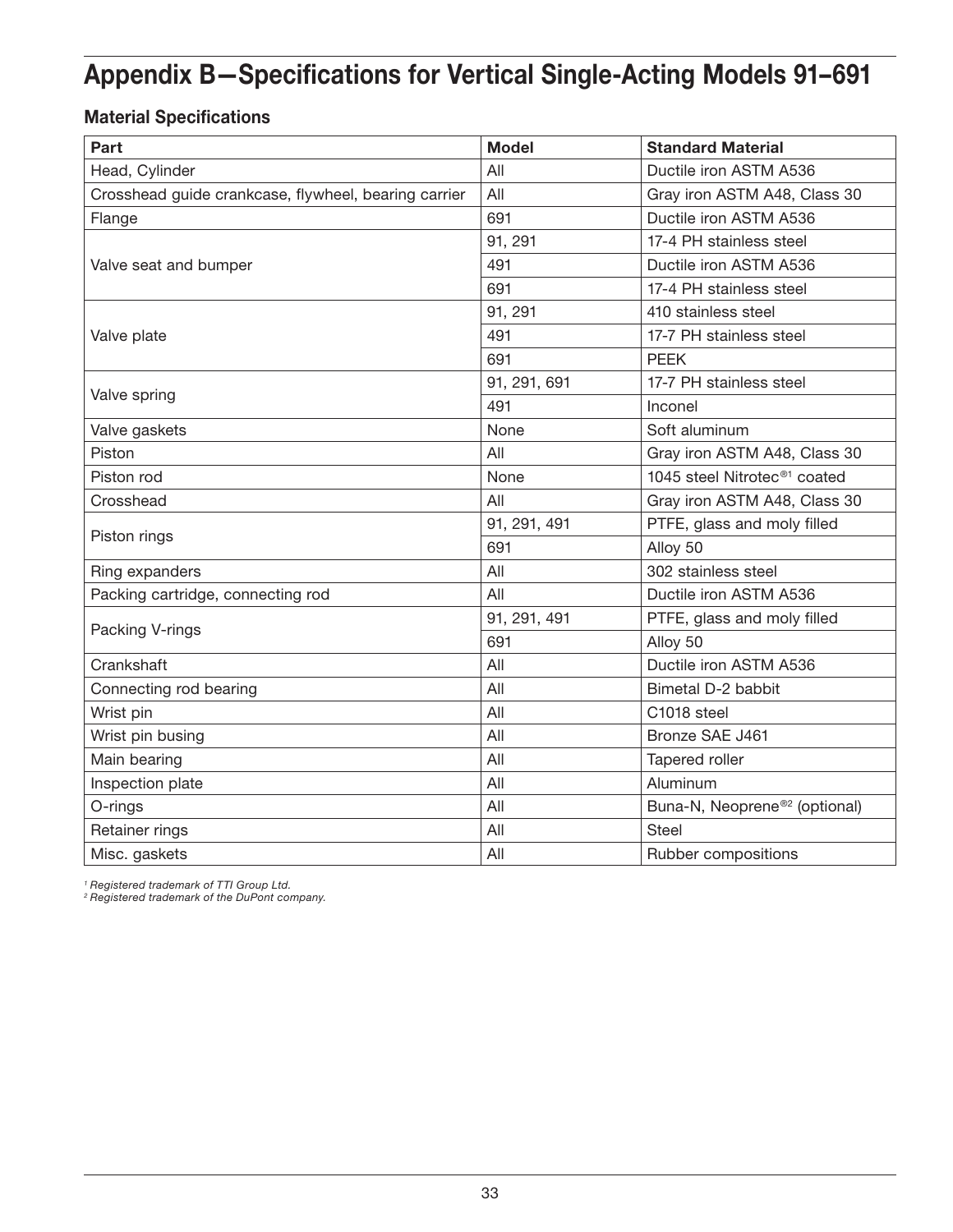# Appendix B—Specifications for Vertical Single-Acting Models 91–891

### Bolt Torque Values (in ft•lb)

| Model                             | 91 | 291 | 491 | 691 | 891 |
|-----------------------------------|----|-----|-----|-----|-----|
| Connecting rod bolt               | 28 | 28  | 30  | 40  | 40  |
| Bearing carrier                   | 38 | 30  | 26  | 40  | 40  |
| Bearing cover                     | 38 | 30  | 35  | 40  | 40  |
| Crankcase inspection plate        | 15 | 13  | 8   | 9   | 9   |
| Crosshead guide                   | 30 | 25  | 33  | 40  | 65  |
| Cylinder to head <sup>1,2</sup>   | 20 | 20  | 33  | 30  | 65  |
| Valve cover plate bolt            |    |     | 35  | 37  | 37  |
| Valve holddown screw <sup>2</sup> | 40 | 40  | 40  | 40  | 40  |
| Piston locknut                    | 45 | 45  | 45  | 60  | 150 |
| Piston screw                      | 50 | 50  | 100 | 100 | 8   |
| Valve cap with gaskets            | 40 | 40  | 40  | 40  |     |
| Valve cap with O-rings            | 25 | 25  | 25  | 25  | 25  |

*<sup>1</sup> Preliminary tightening – snug all head bolts in the sequence shown. Final torqueing – torque all head bolts in the sequence shown to the listed value. <sup>2</sup> Retorque to the listed value after 1 hour running time.*

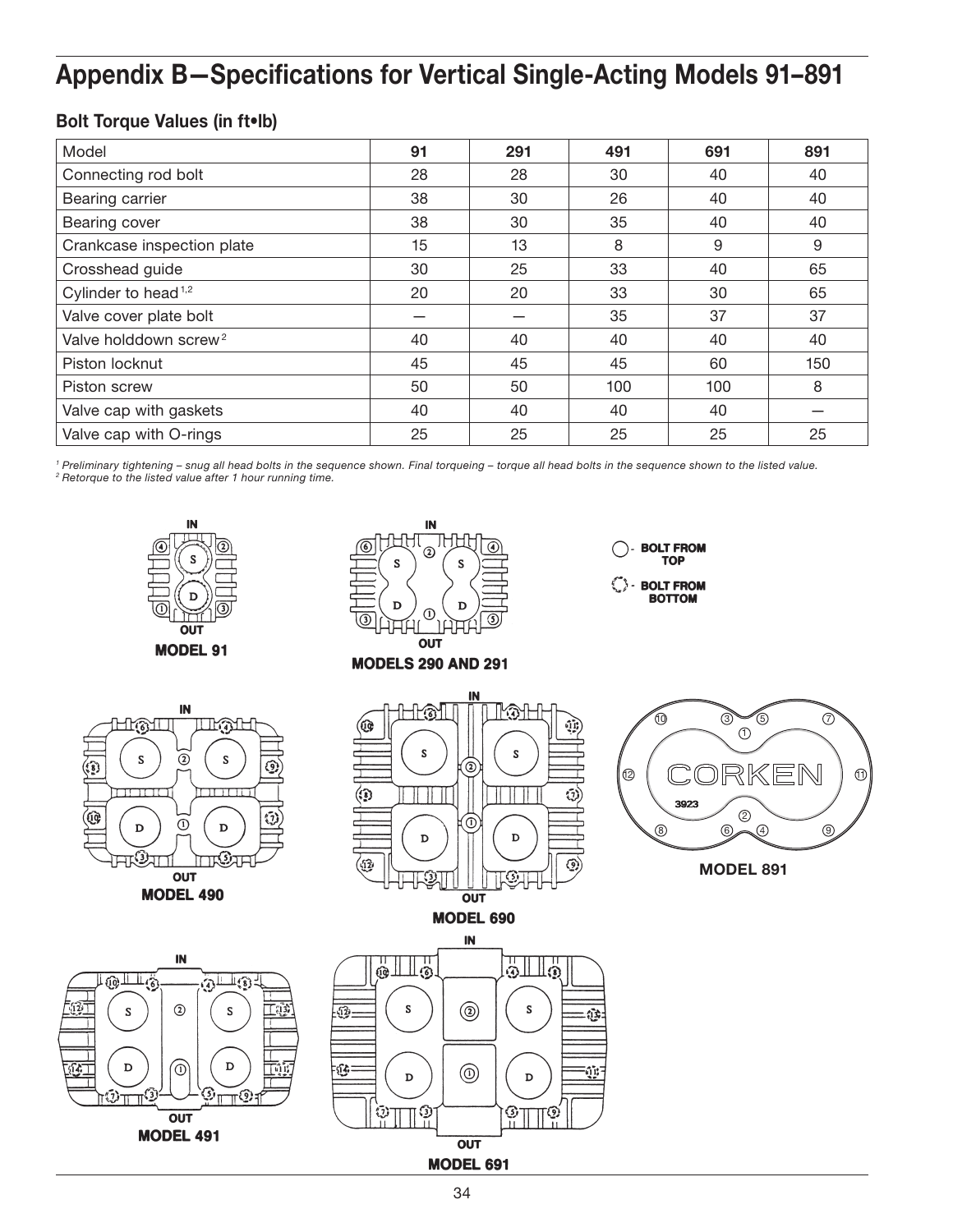# Appendix B—Specifications for Vertical Single and Double-Acting Models 91–891

## Clearances and Dimensions for Single-Acting Models

| Model                                                                    | 91                                                                 | 291              | 490              | 491            | 691<br>(M crankcase) |
|--------------------------------------------------------------------------|--------------------------------------------------------------------|------------------|------------------|----------------|----------------------|
| "X" piston clearance figure 5.4A and 5.4B <sup>1</sup>                   | 0.020<br>0.044                                                     | 0.020<br>0.044   | 0.000<br>0.024   | 0.020<br>0.044 | 0.025<br>0.040       |
| Clearance from connecting rod bearing to<br>crankshaft journal           | 0.001<br>0.0025                                                    | 0.001<br>0.0025  | 0.001<br>0.0025  |                | 0.0019<br>0.0035     |
| Clearance from wrist pin to wrist pin<br>bushing <sup>2</sup>            | 0.0006<br>0.0011                                                   | 0.0006<br>0.0011 | 0.0006<br>0.0011 |                | 0.0009<br>0.0015     |
| Maximum cylinder bore diameter                                           | 3.009                                                              | 3.009            | 4.011            |                | 4.515                |
| Cylinder finish (RMS)                                                    | $16 - 32$                                                          | $16 - 32$        |                  | $16 - 32$      | $16 - 32$            |
| Minimum piston ring radial thickness                                     | 0.082                                                              | 0.082            | 0.082            |                | 0.082                |
| Maximum clearance from oil pump<br>adapter shaft to bushing <sup>2</sup> | N/A                                                                | 0.0050           | 0.0050           |                | 0.0050               |
| Crankshaft end play                                                      | 0.000<br>0.002                                                     | 0.000<br>0.002   | 0.000<br>0.002   |                | 0.002<br>0.003       |
| Maximum flywheel runout at O.D.                                          | 0.020                                                              | 0.020            | 0.020            |                | 0.020                |
| Maximum clearance from crosshead to<br>crosshead guide bore              | 0.011                                                              | 0.011            | 0.012            |                | 0.013                |
| Crosshead guide bore finish                                              | 32 RMS (limited number of small pits and scratches are acceptable) |                  |                  |                |                      |

## Clearances and Dimensions for Double-Acting Models

| Model                                                                    | 891                                                                   |
|--------------------------------------------------------------------------|-----------------------------------------------------------------------|
| "X" piston clearance figure 5.4A and $5.4B1$                             | 0.010/0.020 (bottom)<br>0.084/0.104 (top)                             |
| Clearance from connecting rod bearing to<br>crankshaft journal           | 0.0019<br>0.0035                                                      |
| Clearance from wrist pin to wrist pin<br>bushing <sup>2</sup>            | 0.0009<br>0.0015                                                      |
| Maximum cylinder bore diameter                                           | 4.515                                                                 |
| Cylinder finish (RMS)                                                    | $16 - 32$                                                             |
| Minimum piston ring radial thickness                                     | 0.082                                                                 |
| Maximum clearance from oil pump<br>adapter shaft to bushing <sup>2</sup> | 0.0050                                                                |
| Crankshaft end play                                                      | 0.002<br>0.003                                                        |
| Maximum flywheel runout at O.D.                                          | 0.020                                                                 |
| Maximum clearance from crosshead to<br>crosshead guide bore              | 0.008                                                                 |
| Crosshead guide bore finish                                              | 32 RMS (limited number of small pits<br>and scratches are acceptable) |

*<sup>1</sup> Clearances should be set with machine cold.*

*<sup>2</sup> Dimensions for honing are included with new bushings (which must be installed, then honed).*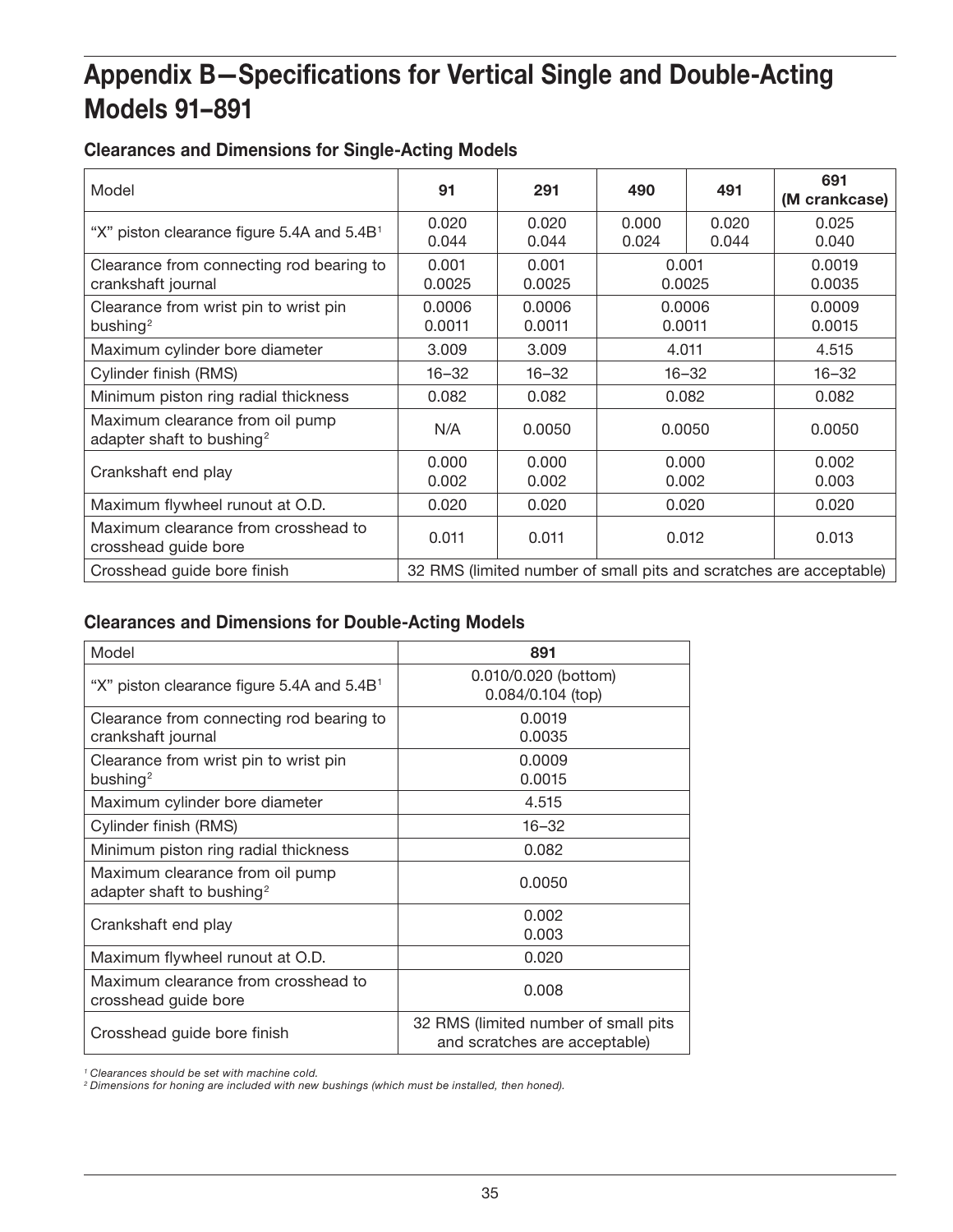## Appendix B—Specifications for Vertical Double-Acting Model D891/FD891

## **Equipment Type and Options Applications Applications**

Double-acting, vertical, reciprocating piston type vapor compressor Double packed rod Slip-on weld connections or Class 300 RF flanges

| <b>Bulk transfer</b>           | LTVR and                  |
|--------------------------------|---------------------------|
| Truck, tank,<br>railcar, barge | scavenger<br>applications |
| unloading                      | Emergency                 |
|                                | evacuation                |

#### Features and Benefits

| Self-lubricating piston rings:         | Non-lubricated operation to minimize oil in gas |
|----------------------------------------|-------------------------------------------------|
| Multiple materials and configurations: | Versatility for your application                |
| Multiple mounting configurations:      | Versatility for your application                |
| High efficiency valves:                | Quiet, reliable operation                       |
| Reversible oil pump:                   | Allows operation in either direction            |
| Simplified top down design:            | Routine maintenance is minimally invasive       |

#### Operating Specifications

| <b>Model</b>                                  | D891/FD891      |
|-----------------------------------------------|-----------------|
| Bore of cylinder inches (mm)                  | 4.5(114)        |
| Stroke inches (mm)                            | 4.0(101.6)      |
| Piston displacement cfm (m <sup>3</sup> /hr)  |                 |
| minimum @ 400 RPM                             | 56.6 (96.2)     |
| maximum @ 825 RPM                             | 116.8 (198.4)   |
| Maximum working pressure psig (bar g)         | 450 (31.0)      |
| Maximum brake horsepower (kW)                 | 45 (34)         |
| Maximum rod load lb (kg)                      | 7,000 (3,175.2) |
| Maximum outlet temperature °F (°C)            | 350 (177)       |
| Maximum flow-propane gpm (m <sup>3</sup> /hr) | 694 (157.6)     |

<sup>1</sup> These numbers specify pressure-containing abilities of the compressor cylinder and head. For many applications, factors other than the pressure rating will *limit the maximum allowable discharge pressure to lower values. These factors include horsepower, temperature and rod load.*